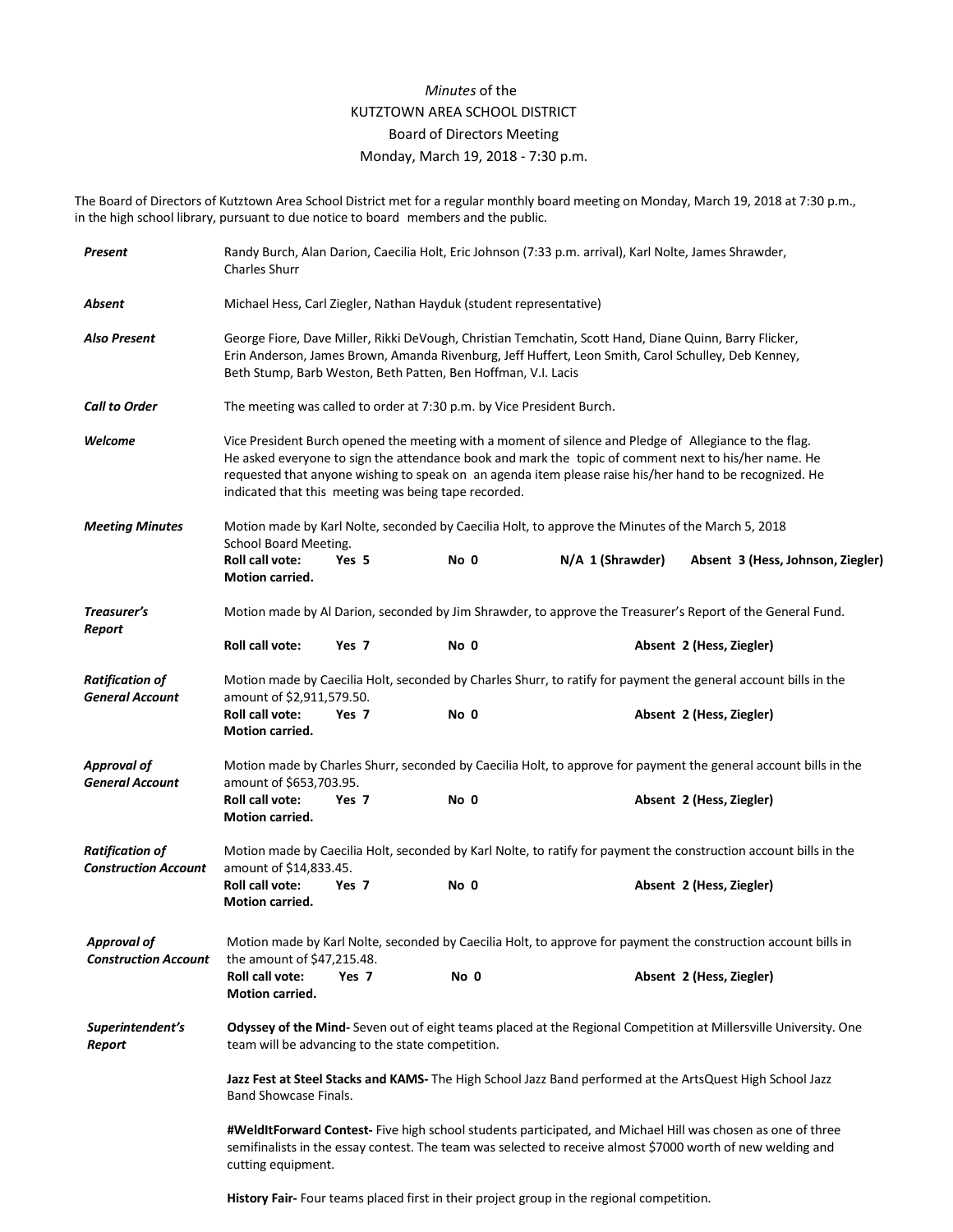**Science Olympiad-** High school placed sixth overall and qualified for the state competition. Middle school placed third overall and qualified for states as well.

**Jump Rope for Heart-** Students at Greenwich-Lenhartsville Elementary School raised \$6728 for the American Heart Association by participating in the *Jump Rope for Heart* program.

**Art Show at BCCF-** Select students have their artwork on display at the Berks County Community Foundation.

**HS Journalism Trip-** The high school journalism group visited Reading Eagle and WEEU.

**Athletic Update-** The Grand Opening of the new KASD stadium will be on Sunday, May 6th at 2:00 p.m.

## **Future Reading Index-**

State Assessment On-Track Measures: New Indicators College and Career Measurers Opt-out Implications and ESSA Federal Requirements

## **Budget presentation by Mr. Miller**

| <b>Board Committee</b><br><b>Reports</b> | <b>T.C.C.</b>                                                                                                                                                                                             | No report.                                                                                                                                                                                                                                                                                                                                                                                                                                                                                                                                                                                                                                                                                                                                                                                                                                                                                                     |      |                          |  |  |  |
|------------------------------------------|-----------------------------------------------------------------------------------------------------------------------------------------------------------------------------------------------------------|----------------------------------------------------------------------------------------------------------------------------------------------------------------------------------------------------------------------------------------------------------------------------------------------------------------------------------------------------------------------------------------------------------------------------------------------------------------------------------------------------------------------------------------------------------------------------------------------------------------------------------------------------------------------------------------------------------------------------------------------------------------------------------------------------------------------------------------------------------------------------------------------------------------|------|--------------------------|--|--|--|
|                                          | <b>PSBA</b>                                                                                                                                                                                               | No report.                                                                                                                                                                                                                                                                                                                                                                                                                                                                                                                                                                                                                                                                                                                                                                                                                                                                                                     |      |                          |  |  |  |
|                                          | <b>BCIU</b>                                                                                                                                                                                               | No report.                                                                                                                                                                                                                                                                                                                                                                                                                                                                                                                                                                                                                                                                                                                                                                                                                                                                                                     |      |                          |  |  |  |
|                                          | <b>BCTC</b>                                                                                                                                                                                               | Dr. Darion reported the budget, which represents a \$5000 reduction in yearly contributions, is on the<br>agenda for approval tonight.                                                                                                                                                                                                                                                                                                                                                                                                                                                                                                                                                                                                                                                                                                                                                                         |      |                          |  |  |  |
|                                          | P&C                                                                                                                                                                                                       | Mrs. Holt reported the state is working on the future-ready index. She stated the committee also<br>discussed the selection of standards assessment and on-track indicators, selection of standards<br>assessment, the Summer Reading Program, and policies to retire.                                                                                                                                                                                                                                                                                                                                                                                                                                                                                                                                                                                                                                         |      |                          |  |  |  |
|                                          | <b>ECC</b>                                                                                                                                                                                                | Mr. Burch announced the Stadium Dedication will be held on Sunday, May 6. He also reported the<br>committee discussed open football positions and end-of-season sports.                                                                                                                                                                                                                                                                                                                                                                                                                                                                                                                                                                                                                                                                                                                                        |      |                          |  |  |  |
|                                          | <b>Facilities</b>                                                                                                                                                                                         | Mr. Burch reported the committee received a project update from the McClure Group. He also<br>reported they discussed parking lot light improvements, gym floor at the high school, and middle school<br>showers. He stated the committee also discussed relocating the shotput/discus areas due to logistics.                                                                                                                                                                                                                                                                                                                                                                                                                                                                                                                                                                                                 |      |                          |  |  |  |
|                                          | <b>Student</b><br>No report.<br><b>Achievement</b>                                                                                                                                                        |                                                                                                                                                                                                                                                                                                                                                                                                                                                                                                                                                                                                                                                                                                                                                                                                                                                                                                                |      |                          |  |  |  |
| <b>Personnel</b>                         | 1.<br>2.<br>3.<br>4.<br><b>Roll call vote:</b><br><b>Motion carried.</b>                                                                                                                                  | Motion made by Al Darion, seconded by Caecilia Holt, to approve the following personnel items:<br>The approval of a rate increase of \$1.00 per hour for Ryan Williams, maintenance employee, due to the<br>completion of the six-month evaluation process, per Policy 328, effective February 8, 2018.<br>The acceptance of the resignation of Autumn Crouse as a High School Assistant Track and Field Jumps Coach,<br>effective March 5, 2018.<br>The approval of Audrey M. Merkel as a participant in the Senior Volunteer Tax Exchange Program for the 2017-<br>2018 school year, effective March 20, 2018.<br>The approval of the following coaches, advisors, and stipends for the 2017-2018 school year:<br>High School Assistant Track and Fields Jump Coach<br>\$2300<br>Michael DiBenedetto<br>Autumn Crouse<br><b>Volunteer Track and Field Coach</b><br>Yes 7<br>No 0<br>Absent 2 (Hess, Ziegler) |      |                          |  |  |  |
| <b>Policy Maintenance</b>                | Motion made by Charles Shurr, seconded by Eric Johnson, to approve the first reading of the following policies:<br>150. Title 1-Comparability of Services<br>203. Immunizations and Communicable Diseases |                                                                                                                                                                                                                                                                                                                                                                                                                                                                                                                                                                                                                                                                                                                                                                                                                                                                                                                |      |                          |  |  |  |
|                                          | <b>Roll call vote:</b><br><b>Motion carried.</b>                                                                                                                                                          | Yes 7                                                                                                                                                                                                                                                                                                                                                                                                                                                                                                                                                                                                                                                                                                                                                                                                                                                                                                          | No 0 | Absent 2 (Hess, Ziegler) |  |  |  |